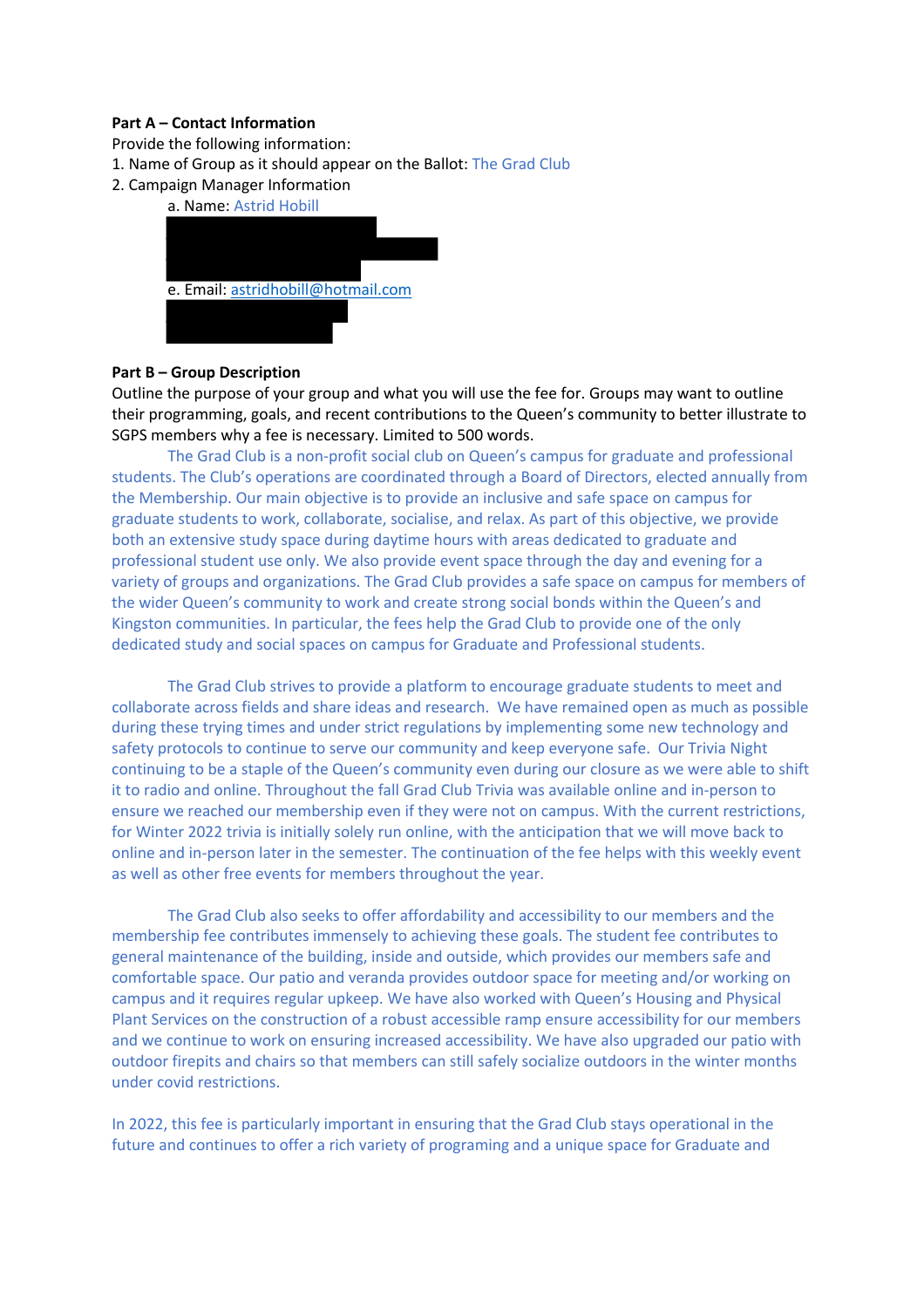Professional students as well as the wider Queen's and Kingston community. The fee further allows the Grad Club to provide a discount on food for our membership.

## **Part C- Budget breakdown**

The student fees that we collect each year, first towards ensuring the 10% discount on food for our membership. Although this is currently lower than in previous years due to extended covid closures and lower sales, we hope that this will return to pre-2020 numbers soon and represent about 20% of the fee collected. Pre-covid approximately another 20% of the fee went to waiving the cost of room bookings for our membership while the final part of the fee goes toward subsidizing repairs and maintenance, and utilities (30%) and staff wages (30%). Due to the size and age of the building, it is an expensive building to maintain and to staff however it is the largest dedicated graduate student space anywhere on campus, and it's operation is made possible through the student fees. Currently during covid, although less of the fees have being going to the food discount, the fees are invaluable to ensuring that The Grad Club will survive as a space for graduate and professional students beyond the pandemic. The fees during the pandemic have largely been to subsidize staffing costs and utilities in order to be open longer hours than would otherwise be able to open, and to ensure that the second floor is a dedicated study space for members. These fees ensure that unlike regular pubs and restaurants, The Grad Club can operate as a community space where no one feels pressured to purchase anything to be there. [please see the following page for financials].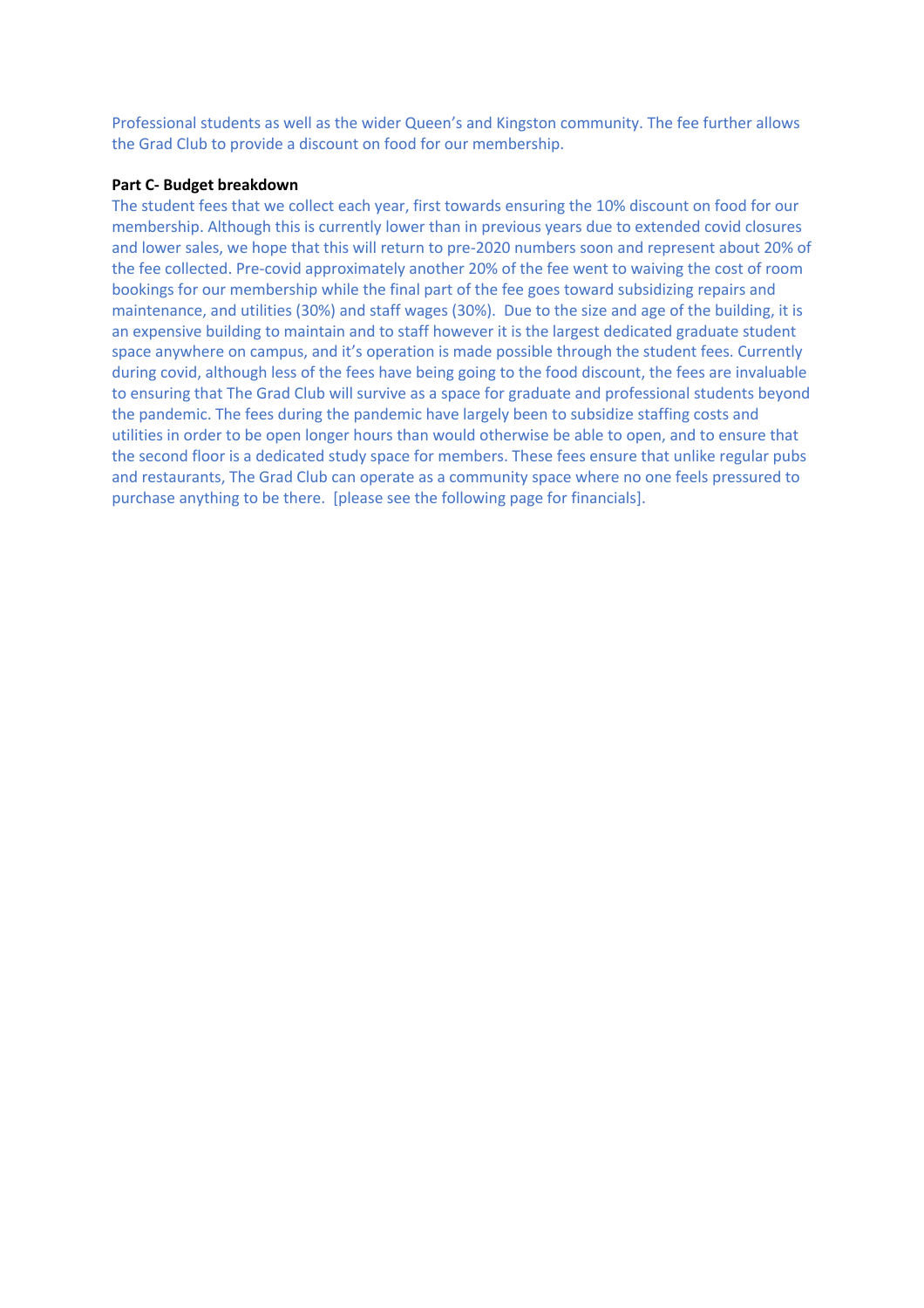**Grad Club Statement of Revenue and Expenditures** (confidential) **October 31, 2021**

|                                     |                                                                 | <b>Year To</b><br><b>Date</b> | <b>Budget</b> | Annual   |
|-------------------------------------|-----------------------------------------------------------------|-------------------------------|---------------|----------|
| <b>Revenue</b>                      |                                                                 | 2021                          | 2021          | 2020     |
|                                     | Food and drinks                                                 | 121.553                       | 356.586       | 161.804  |
|                                     | <b>Student Fees</b>                                             | 42.703                        | 60.703        | 63.558   |
|                                     | Sponsorship/ Other                                              | 110.403                       | 85.753        | 70.446   |
|                                     | <b>Member Discounts</b>                                         | -453                          | $-121$        | $-1.510$ |
| <b>Total Revenue</b>                |                                                                 | 274.206                       | 502.921       | 294.298  |
| <b>Expenditures</b>                 |                                                                 |                               |               |          |
|                                     | Food and drinks                                                 | 42.416                        | 160.643       | 72.473   |
|                                     | <b>Wages and Benefits</b><br>Advertisting and                   | 125.954                       | 204.899       | 150.387  |
|                                     | Entertainment<br>Cash Short/Over;                               | 5.944                         | 13.040        | 8.245    |
|                                     | Depreciation                                                    | 7.181                         | 9.870         | 10.191   |
|                                     |                                                                 | 2.036                         | 1.716         | 1.961    |
|                                     | Insurance, Bank fees<br>and Liscencing                          | 25.191                        | 30.646        | 23.571   |
|                                     | Professional Fees and                                           | 3.043                         |               |          |
|                                     | travel                                                          |                               | 12.364        | 10.891   |
|                                     | Rent<br>Repairs and                                             | 0                             | 2.751         | 5.502    |
|                                     | Maintenance<br>Tripleseat/Eigen Fees;                           | 5.536                         | 4.000         | 3.855    |
|                                     | Supplies; Telephone and<br>Cable<br><b>Ultilities and waste</b> | 20.750                        | 38.562        | 27.778   |
|                                     | collection                                                      | 35.037                        | 41.909        | 38,883   |
| <b>Total Expenses</b>               |                                                                 | 273.088                       | 520.400       | 353.737  |
| <b>Net Profit</b>                   |                                                                 | 1.118                         | $-17.479$     | -59.439  |
| Less Change in Capital Expenditures |                                                                 | 0                             | 5.000         | 3.730    |
| Members' Surplus, end of period     |                                                                 |                               | $-59.751$     |          |

**\*Due to covid, our accountant has been slower than normal to produce the latest financials as well as an audited annual financial, however we will send our year end audits for both 2020 and 2021 as soon as we receive them.**